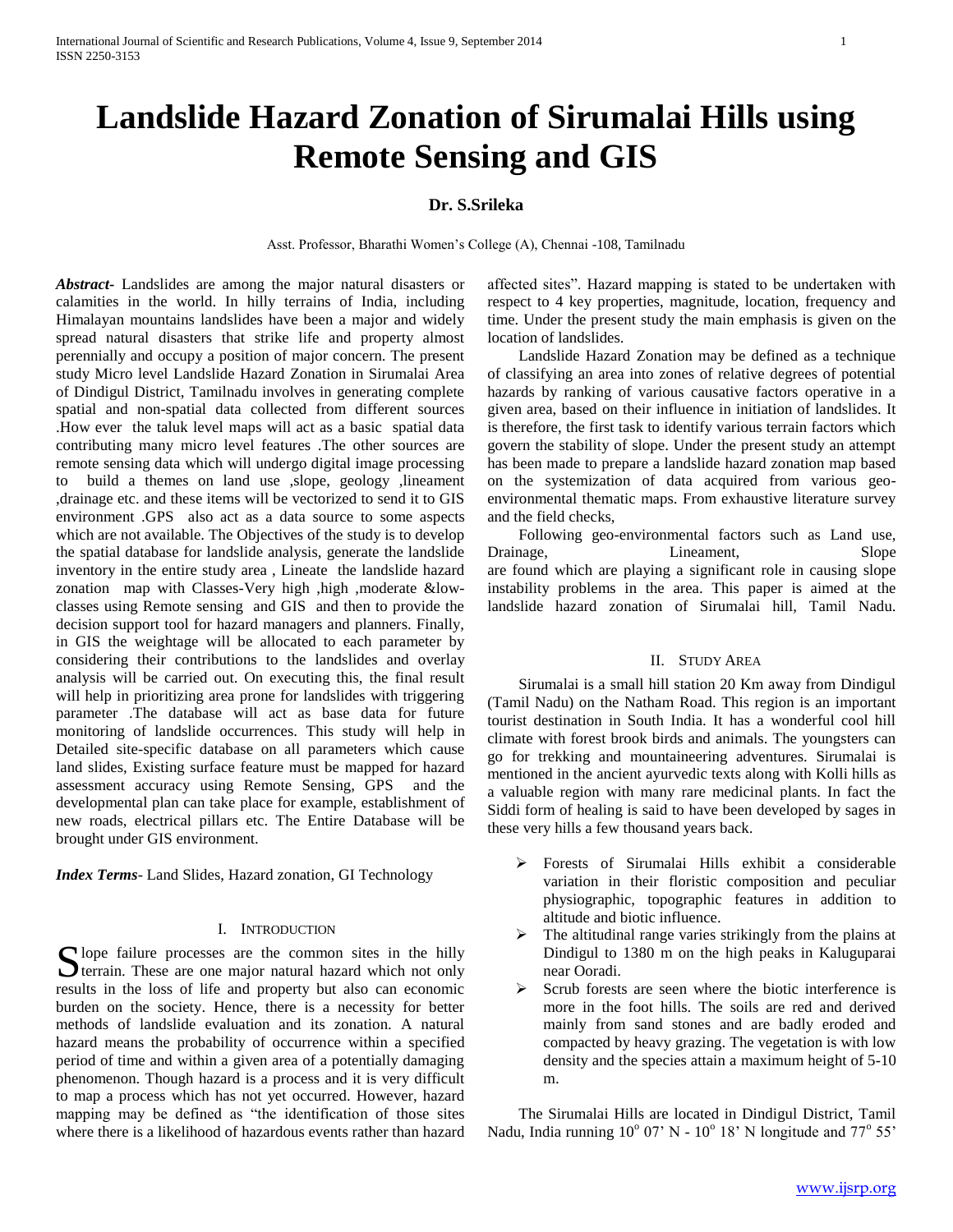$E - 78^{\circ}$  12' E longitude. They are an isolated, compact group of hills stretching about 6.5 km south of Madurai City. The hills are rectangular in outline, having 19.3 km of length towards north south and 12.8 km of width east-west, covering an area of 288.4 sq. km. The entire study area is divided in to 98 watersheds. Since the hill has dense vegetative cover; drainages are densely concentrated throughout the area. Most of the places, parallel drainage pattern is exists.

 Due to this drainage pattern, silting is a common problem. But due to thick vegetative cover, soil erosion is arrested to a greater extent.

 The Sirumalai Hills are composed of acid charnockites having characteristic bluish grey color and vary from coarsegrained to fine re-crystallized types. The charnockites carry inclusions of amphibolites and quartzite bands. The quartzite's at north eastern part carry sillimanite, magnetite and seriate. On the northern slopes hornblende biotitic gneisses are found .

 The residual laterite soil derived from the charnockites is rich in minerals and supports the diversified vegetation. The surface soil is mixed with pebbles in the deciduous and the savanna belts. The soil is grayish yellow laterite clay in evergreen forest and is loamy blackish in the plantations. The later is rich in humus.

 The maximum temperatures occur in the months of May  $(29.5 \degree C)$  and the minimum temperatures occur in the months of January (18.5 $\degree$ C) respectively.

 The annual rainfall is around 1100 mm, with approximately 69 rainy days in two seasons; the maximum rainfall is from the North-East monsoon (October-November). April-June is the hot summer season. The humidity is maximum in the rainy months (90%) and minimum in the summer months (65%).

 The water level touched the total height of 21 feet in kodaganar dam. Inflow and discharge were 76,800 cusecs. Varadhamanadhi dam has 70.70 feet, which was above the total height of 66.47 feet. Inflow and discharge were 6,823 cusecs.

 The forests of this hill may be broadly classified under the following types according to the revised survey of the forest types of India by Champion and Seth (1968).

- a. Lateritic semi-evergreen forest
- b. Southern moist mixed deciduous forest
- c. Southern dry mixed deciduous forest
- d. Secondary deciduous forest
- e. Southern thorn forest
- f. Southern Euphorbia Scrub
- g. Riparian fringing Forest
- h. Tropical dry evergreen forest

 This forest is in the eastern and north eastern foot hill of Sirumalai.

## III. OBJECTIVES

The objectives of the study area:

- 1. To develop a spatial database for landslide analysis.
- 2. To generate a landslide inventory in the entire study area.
- 3. To delineate a Landslide Hazard Zonation Map with classes - very high, high, moderate and low - classes using remote sensing and GIS.
- 4. To provide a decision support tool for hazard managers and planners.

## IV. DATA SOURCES

We have used the data from the following sources

- Satellite Image of IRS P6 LISS –IV.
- Survey of India topographic map sheets of 58 F/15, F/16, J/3, and J/4.
- Mines Department, Collectorate, Dindigul.
- National Information Centre, Public Works Department, Chennai.

## V. METHODOLOGY

 The present study involves in generating complete spatial and non-spatial data collected from different sources. However village level maps will act as a basic spatial data contributing many micro level features. Other sources are Remote Sensing data which will undergo digital image processing to build themes on land use, slope, geology, lineament, drainage etc and these items will be vectorised to send it to GIS environment. GPS will also act as data source to some aspects which are not available.

 Finally, in GIS, weight age will be allocated to each parameter by considering their contributions to the landslides and overlay analysis will be carried out. On executing this, the final result will help in prioritizing area prone for landslides with triggering parameter. This database will act as base data for future monitoring of landslide occurrences. The flowchart of the methodology is given in Flow chart No.1.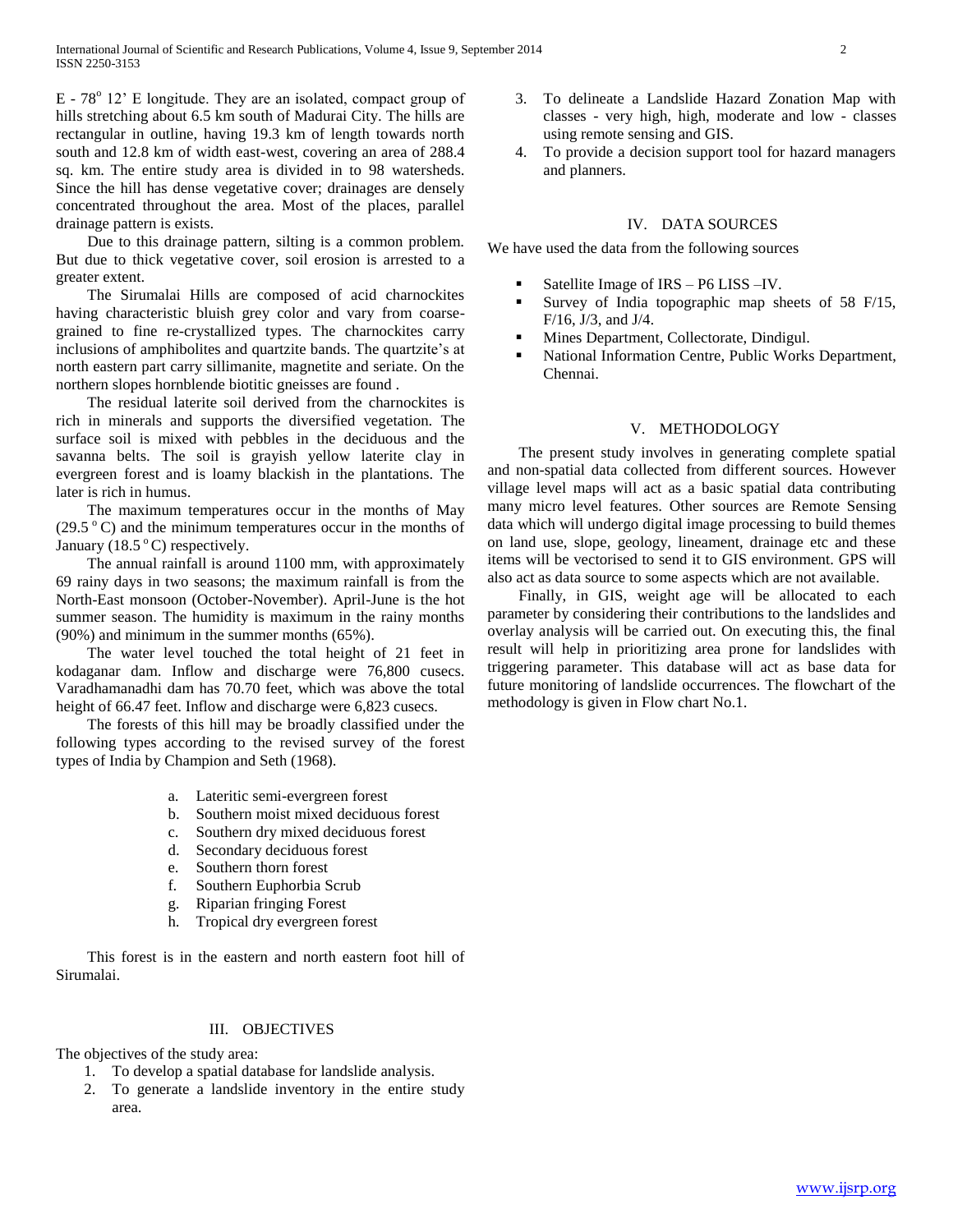

#### **Flow Chart No.1**

#### **5.1 LAND USE**

Land use refers to "man's activities on land, which are directly related to the land". Land cover denotes "the vegetation and artificial constructions covering the land surface".

Assessment of use and misuse of land is the prerequisite to plan the utilization of resources. Land utilization survey mapping is the obvious requirement to make such estimates. Information on the rate and kind of change in the use of land resources is essential for proper planning, management and regularizing the use of these resources. To overcome the problems associated with food and environment, Planners must have the knowledge about the existing land use and the trends of change over time.

Land use is a key concept in the town planning profession. A major objective of planning exercise is to determine how much space and what kind of facilities a community will need for activities, in order to perform its functions. An inventory of land uses will show the type and amount of space used by the urban activities system. Land use map was prepared using IRS P6 LISS-IV declassified into ten classes and the areal extent of each class the land use map of the study area is shown in the table 1.

Different types of forests are the major land use categories in Sirumalai area. Deciduous open forest is found mostly in fringe areas. Coffee plantation is commonly occurring as patches in fairly sloppy areas. Semi ever green forest, both dense and open category, is found in relatively small areas / patches.

The main land use in the study area is shown in the fig. 1. Deciduous (Fairly Dense Forest) (both wet land and dry land), which occupies around 99.95 sq. km., constituting 34.5 % of the total area. Another 15.1% of the area is occupied by Scrub forest, which is nearly 43.11 sq. km. Deciduous (Dense Forest) occupied 40.39 sq. km., constituting 14.1% of the total study area followed by Deciduous (Open Forest) occupied by 37.67 sq. km and 13.1 %. Degraded Forest and Plantation area is equally covered area of 27.5 sq. km., and contributing 9.5 % of the total study area. The remaining classes namely Fallow land, Land with Scrub, Semi Ever Green (Dense Forest) and Semi Evergreen (Open Forest) together occupy 12.3 sq. km and represent 4.2 % of the total area.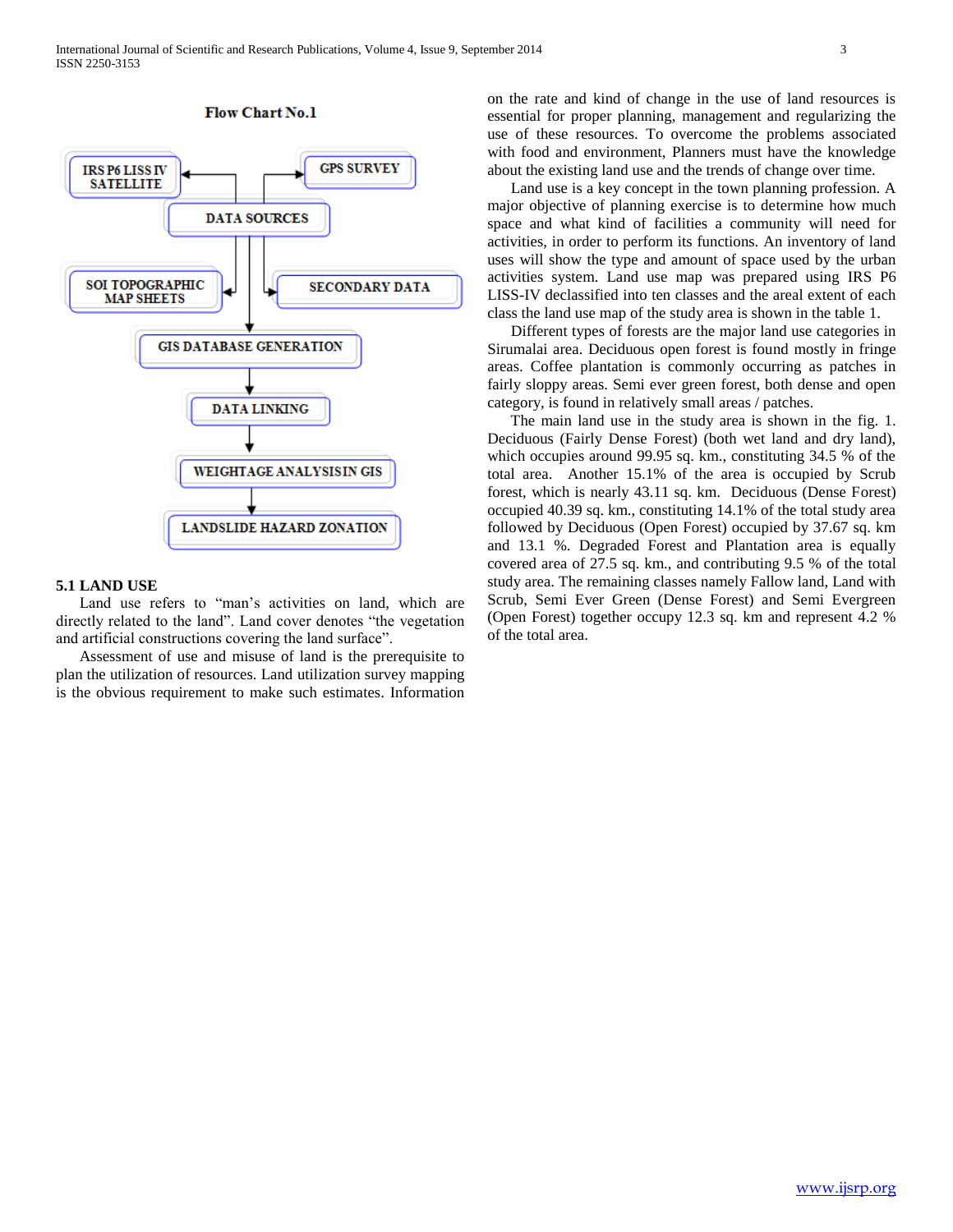International Journal of Scientific and Research Publications, Volume 4, Issue 9, September 2014 4 ISSN 2250-3153



**Table 1 Land use**

| S.No           | <b>LAND USE CLASS</b>           |      |         | <b>Class</b> |
|----------------|---------------------------------|------|---------|--------------|
| $1\,$          | Deciduous (Dense Forest)        | 40.4 | 14.1    | Low          |
| $\overline{2}$ | Deciduous (Fairly Dense Forest) | 99.9 | 34.5    | $_{\rm Low}$ |
| 3              | Deciduous (Open Forest)         | 37.7 | 13.1    | High         |
| $\overline{4}$ | Degraded Forest                 | 27.5 | 9.5     | High         |
| 5              | Fallow Land                     | 1.2  | 0.4     | Medium       |
| 6              | Land with Scrub                 | 1.5  | 0.5     | Medium       |
| $\tau$         | Plantation                      | 27.5 | 9.5     | Medium       |
| 8              | Scrub Forest                    | 43.1 | 15.1    | High         |
| 9              | Semi Evergreen (Dense Forest)   | 0.7  | $0.2\,$ | High         |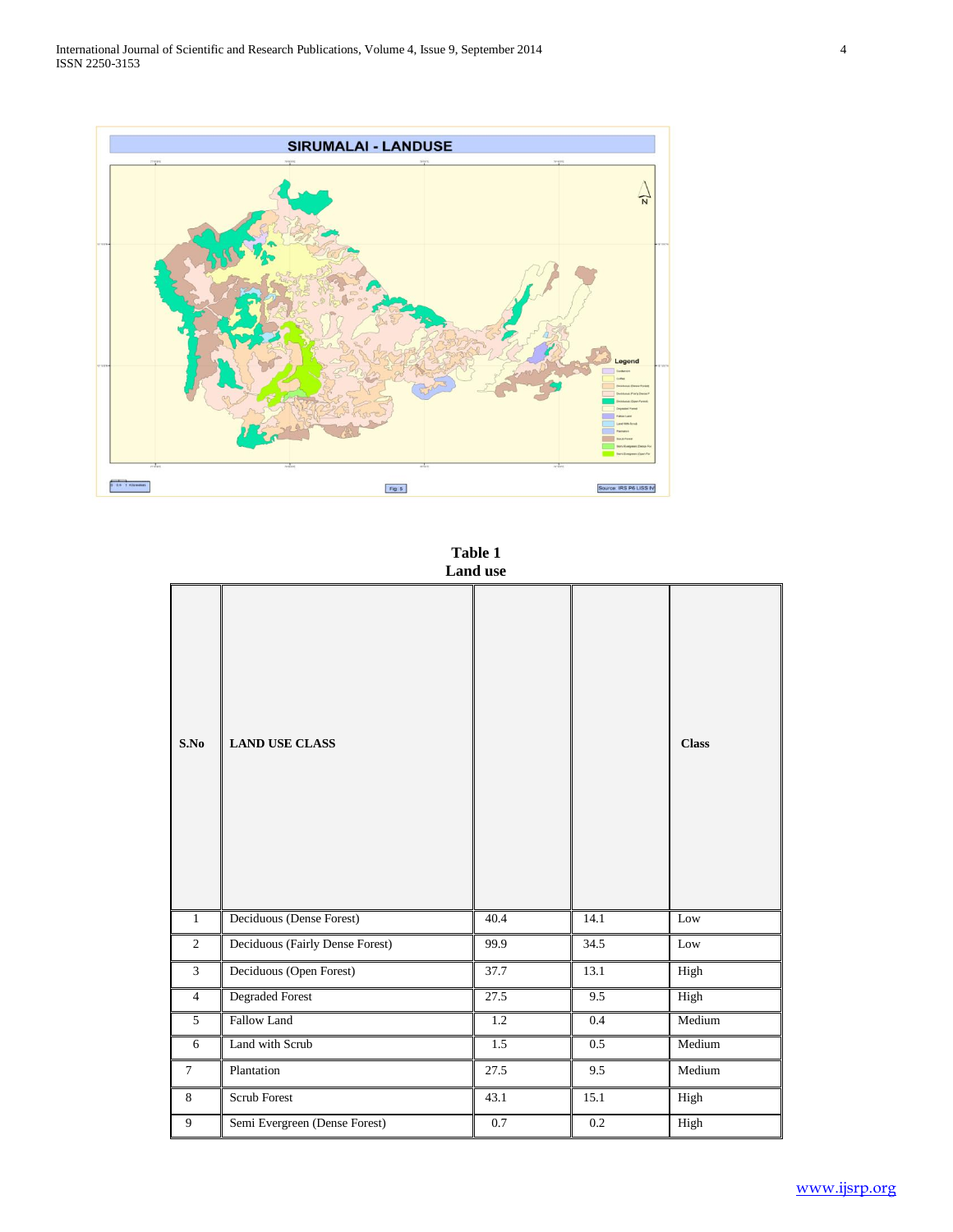| 10 | Forest)<br>Jpen<br>vergreen<br>.5 <sup>er</sup> |  | . | $- - -$<br>High |
|----|-------------------------------------------------|--|---|-----------------|
|----|-------------------------------------------------|--|---|-----------------|

## **Drainage**

 Drainage density appears to be the most important, promising and useful variable in morph metric analysis of drainage networks, as it is related to the dynamic nature of the stream segments and the area. Values of drainage density depict the stages of geomorphic development of concerned area. Lower values indicate old stage and higher values indicate early mature to youth stage of geomorphic development. Generally, low drainage density is found in regions of highly resistant or highly permeable subsoil materials, under dense vegetation cover and low relief. And high drainage density is favored in regions of weak or impermeable surface materials, sparse vegetation and mountain relief.

 The idea of drainage density was introduced by Horton (1945,) subsequently followed by Gardiner (1971), Gregory and Gardiner (1975) and others. The drainage density may be defined as the ration between the total channels lengths cumulated for all orders within a basin to the basin area. It is obtained with the help of following formula:

Drainage Density (Dd) = Stream Length / Basin Area

 The drainage map in 1:50000 scales were prepared by using Survey of India topographic map sheet. For preparing the drainage density map, 1 cm x 1 cm grid was prepared (which is equivalent to 0.5 sq. km. on the ground) and the drainage map (Fig. 2) is superimposed over the grid to measure the length of drainage in each grid and the drainage density is shown in the table 2.

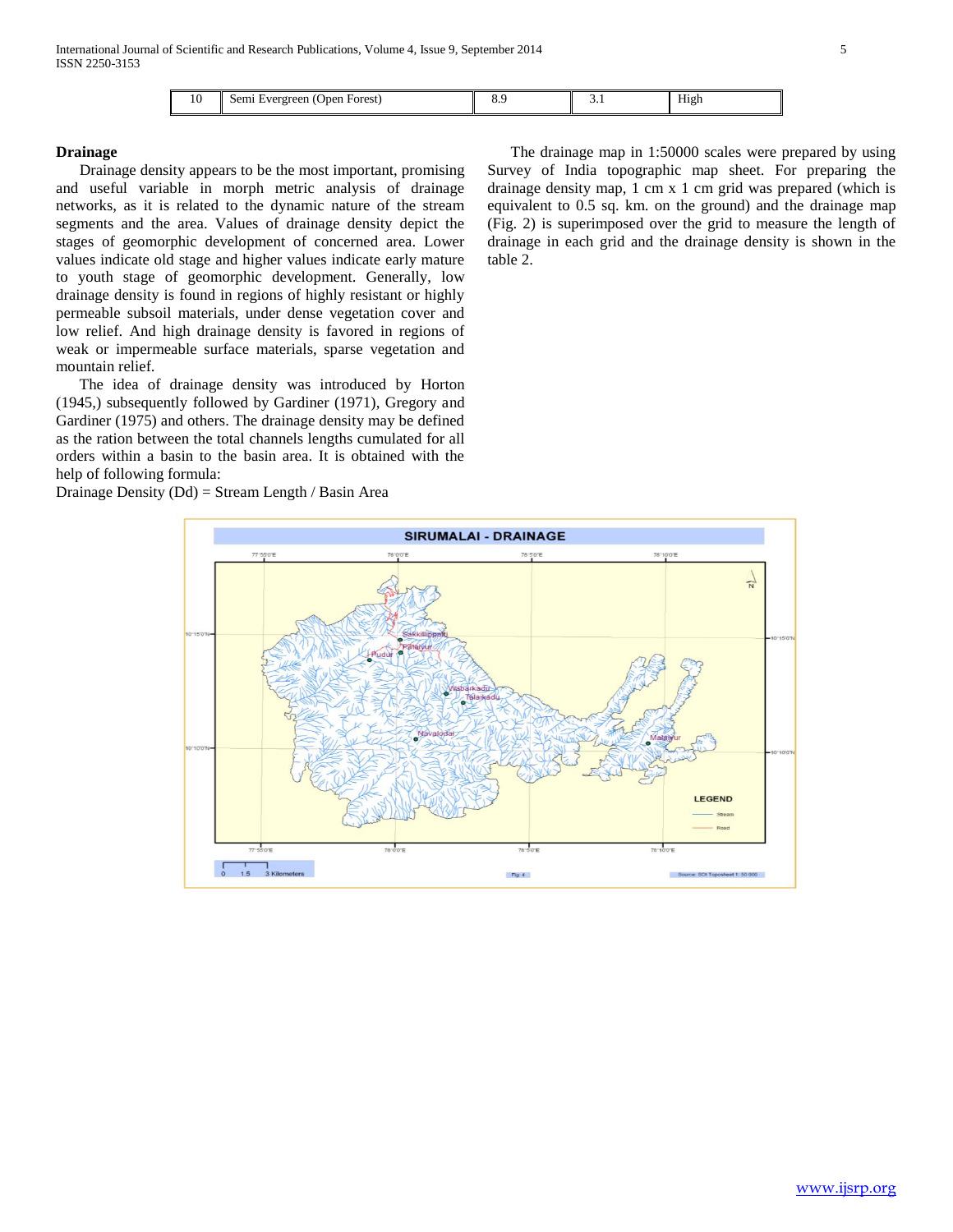| S.<br>N <sub>0</sub> | <b>Drainage</b><br><b>Density</b><br>(Km.<br>&<br>sq.km) | in<br>Area<br>sq.Km | Area<br>in $%$ | <b>Class</b> |
|----------------------|----------------------------------------------------------|---------------------|----------------|--------------|
|                      | < 0.5                                                    | 35.1                | 12.2           | High         |
| 2                    | $0.5 - 2.5$                                              | 19.1                | 6.6            | Medi<br>um   |
| 3                    | >2.5                                                     | 234.2               | 81.2           | Low          |

**TABLE 2 Drainage Density**

 The characteristic of drainage indicates that increase in drainage density choices are more for landslides and vice versa. Ground water potentiality in the high drainage density area is less due to high draining ability leading to the poor infiltration capacity. Drainage density is high in edges of the study area occupied 35.1 sq. km., and constitutes 12.2 %, most of the lows drainage density is found middle of the study area occupied 19 sq.km and 6.6 % and other areas are covered by medium drainage density covered 234.2 sq. km and 81.2 % of the total study area.

## **5.3 LINEAMENTS**

 Lineaments representing the faults, fractures, shear zones, etc., are the most obvious structural interpretations on the satellite imagery. They control the occurrence and movements of ground water in hard rock terrain.

 They occur in parallel sets in different directions indicating different episodes of tectonic disturbances. They appear as linear to curvilinear lines on the satellite and are often marked by the presence of moisture, alignment of vegetation, straight streams / river courses, alignment of tanks / ponds, etc. These lineaments can be further sub-divided into faults, fractures, shear zones and thrusts based on the image characters and geological evidences.

Lineaments are special types of patterns used to describe

linear features, which are visible as long, narrow, relatively straight tonal alignments in satellite imagery. The lineaments may be a joint, fracture, and dyke system or straight courses of streams. The usefulness of satellite data in identifying linear features is usually the zones of localization of ground water. For the preparation of lineament map in the study area, IRS P6 LISS-IV has been used.

 Lineament density map was prepared by measuring the length of lineaments in each one sq. km. grid. From the analysis, it could be identified that the lineament density is low in most of the areas followed by medium density and then by high density. High lineament density is seen as small patches, which are distributed mainly along the foothills of the study area (Fig 3). The lineament density is classified according to the landslide zonation, and it is shown in Table 3.

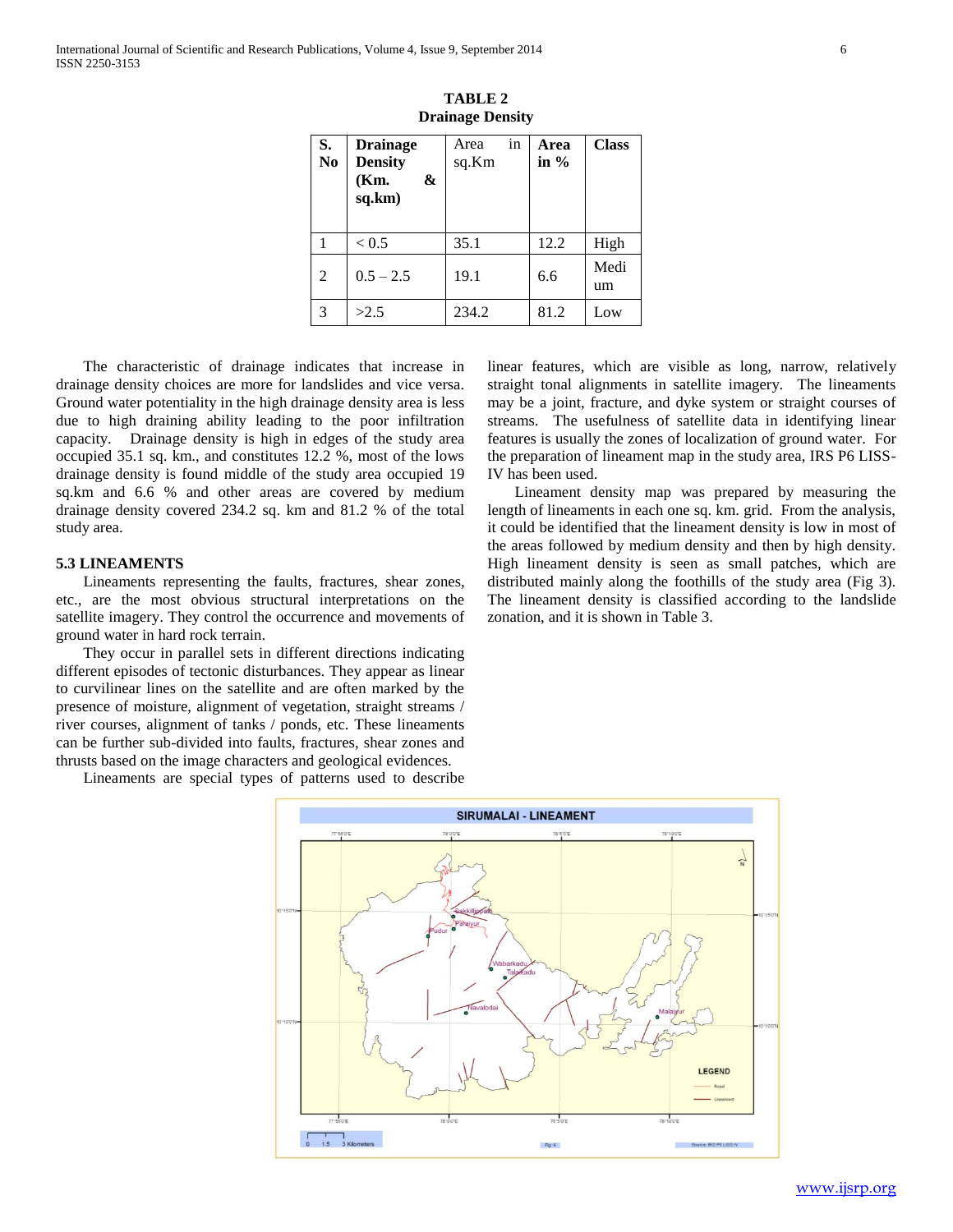| <b>Lineament Density</b> |                                             |                 |              |
|--------------------------|---------------------------------------------|-----------------|--------------|
| S.No                     | <b>Lineament Density</b><br>(in km/sq. km.) | Area in sq. km. | <b>Class</b> |
|                          | $>$ 3                                       | 3.0             | High         |
| $\overline{2}$           | $1.5 - 3$                                   | 211.7           | Medium       |
| 3                        | < 1.5                                       | 73.7            | Low          |

**Table .3**

 Using lineament data, the lineament frequency contours were drawn. This was done by counting the total number of lineaments per 0.25 sq. km, plotting them in the respective grid centres and contouring them. Over such lineament frequency contours varied from 1to 6 in the area. The number of landslides falling in  $>3$ ,  $1.5 - 3$ , and  $<1.5$  lineament frequency classes and landslide incidence. The table has shown that the maximum number of landslides have fallen in between 1.5 – 3 lineament.

## **CONTOUR & SLOPE**

Slope is a very important parameter in any landslide hazard zonation mapping. Different slope categories are derived based on 1: 50,000 scale topographic maps at 20 meter contour interval. With the help of spot height map, the slope map has been prepared and it is shown in the figure 4. If the slope is higher then there is a chance of occurrence of landslide. In the study

area the slope varies from  $0^{\circ}$  to  $60^{\circ}$ . The entire slope map is divided into four categories as follows: 45° - 60° - "very steeply sloping", 30°-45° - "steeply sloping", 15°-30° - "moderatel y sloping" and 0°-15° - "gently sloping".

 Most of the study area occupies Moderately Steep to Steep Slope and Very Steep Slope category.



## VI. GLOBAL POSITIONING SYSTEM (GPS)

 GPS is a useful tool for detecting the locations of first stage disaster. It can detect land movement and aid in determining the boundary of the landslide area. Monitors can be placed anywhere one can access, and the monitors are relatively easy to operate. There are some significant disadvantages involved in using GPS, however. Several of these disadvantages are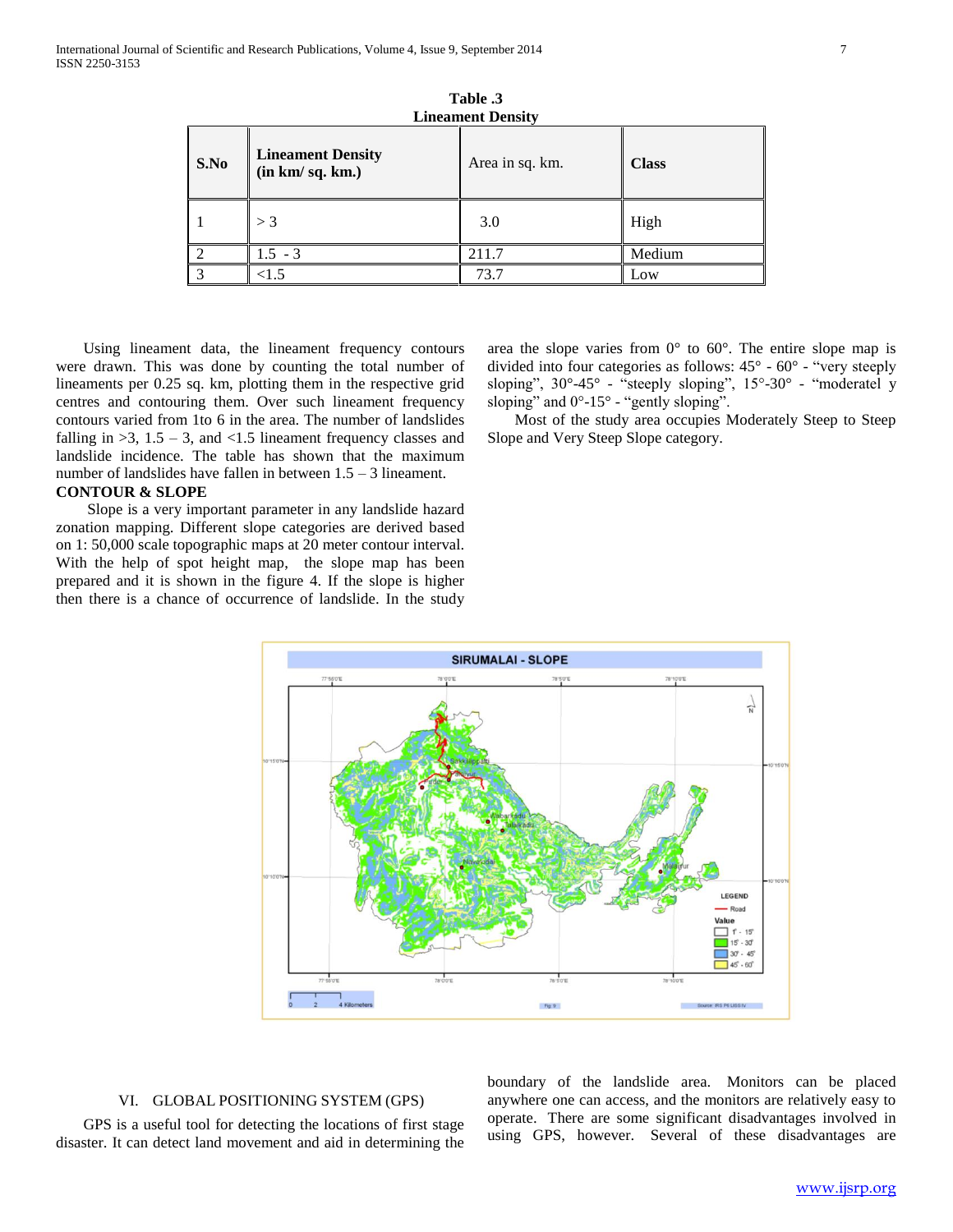precision which is affected by the number of observable satellites present, the obstruction of the observation point, and the monitoring of installed GPS receivers which have been placed out in the field. By using GPS the locations of land slides occurred zones are shown in the figure 5.



## VII. DIGITAL ELEVATION MODEL

The term digital elevation model or DEM is frequently used to refer to any digital representation of the topographic surface. However, most often it is used to refer specifically to a raster or regular grid of spot heights. The map for the digital elevation model is prepared from the contour map and it is shown in the figure 6. Using the ERDAS imagine, Digital Elevation Model is created.

**Fig.6**

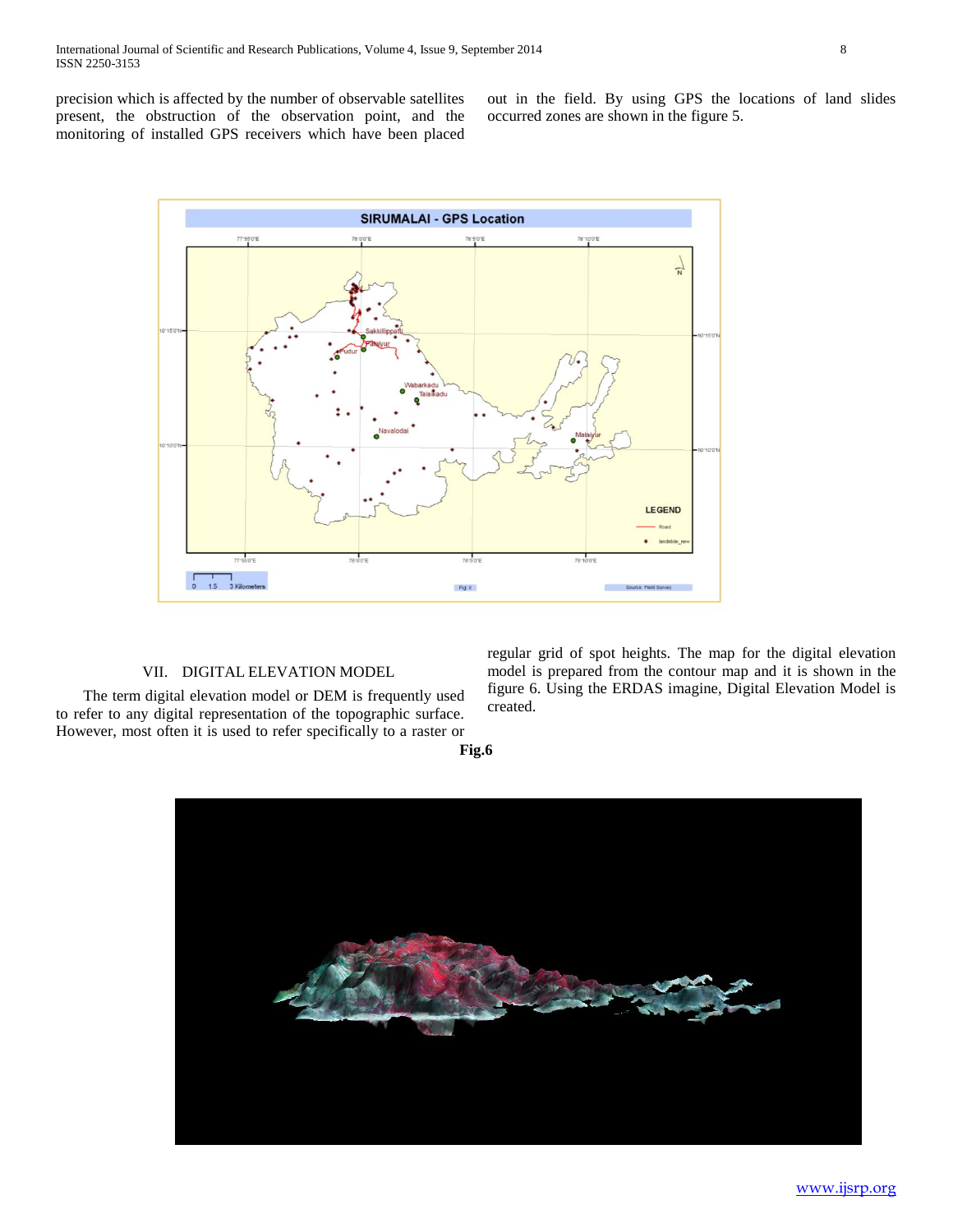#### VIII. LANDSLIDE HAZARD ZONATION

The term landslide comprises almost all varieties of mass movements on slopes, including some, such as rock-falls, topples and debris flows, that involve little or no true sliding.

In this report the term "zonation" applies in a general sense to division of the land surface into areas and the ranking of these areas according to degrees of actual or potential hazard from landslides or other mass movements on slopes. It does not necessarily imply legal restriction or regulation by zoning ordinances or laws.

Many hundreds of maps of landslides or of their deposits, old or new and active, have been made throughout the world, and to a certain degree they often indicate areas susceptible to future problems. But emphasis is placed here on the far fewer number of studies that go farther and attempt to assign degrees of hazard to mapped areas.

GIS software was used for integrating different thematic maps and assigning their combined effect. These thematic maps were quantified by giving them a relative score. In this process the different thematic maps which were carrying out the rasterization. The cross match of each parameter was carried out with the existing landslide map.and finally the score for each class of the theme was calculated using the formula.

 $Z = Xn/Xy$   $X/Y$ Where, Z Score of the class Xn Area occupied by landslides in a particular class Yn Area occupied by that class X Total are of the landslides  $Y = Total area$ 

## IX. RESULT

Integration of grid cells overlay is utilized for the present study (deGraff and

Ronesburg, 1980). Here all the controlling parameters are combined by giving equal weightages for all the themes and the final map is reclassified into threee zones. i.e. low, medium and high hazardous zones.

When the weighted % is taken into consideration using the formula,

Weighted % = Landslide area / Total Area

-------------------------------- x 100 S (Landslide area particular class / Total area of the particular class)

It is found that high and very high hazardous zones are covering approximately 27%, the moderate is covering 70% and the low hazardous zones are covering <3% of the area. The approach of landslide hazard zonation should have more significant to the classification of the area in the term of vulnerability to landslide hazard rather than merely mapping. The study has brought out the use of GIS and Remote Sensing techniques as a tool for the prognosis of landslide.

By integrating the all the four parameters Land use, Drainage, Lineament and Slope the Landslide Hazard Zonation map has been divided in to three zones and it is shown in the fig 7. The areal extent of each class is shown in the Table 4.